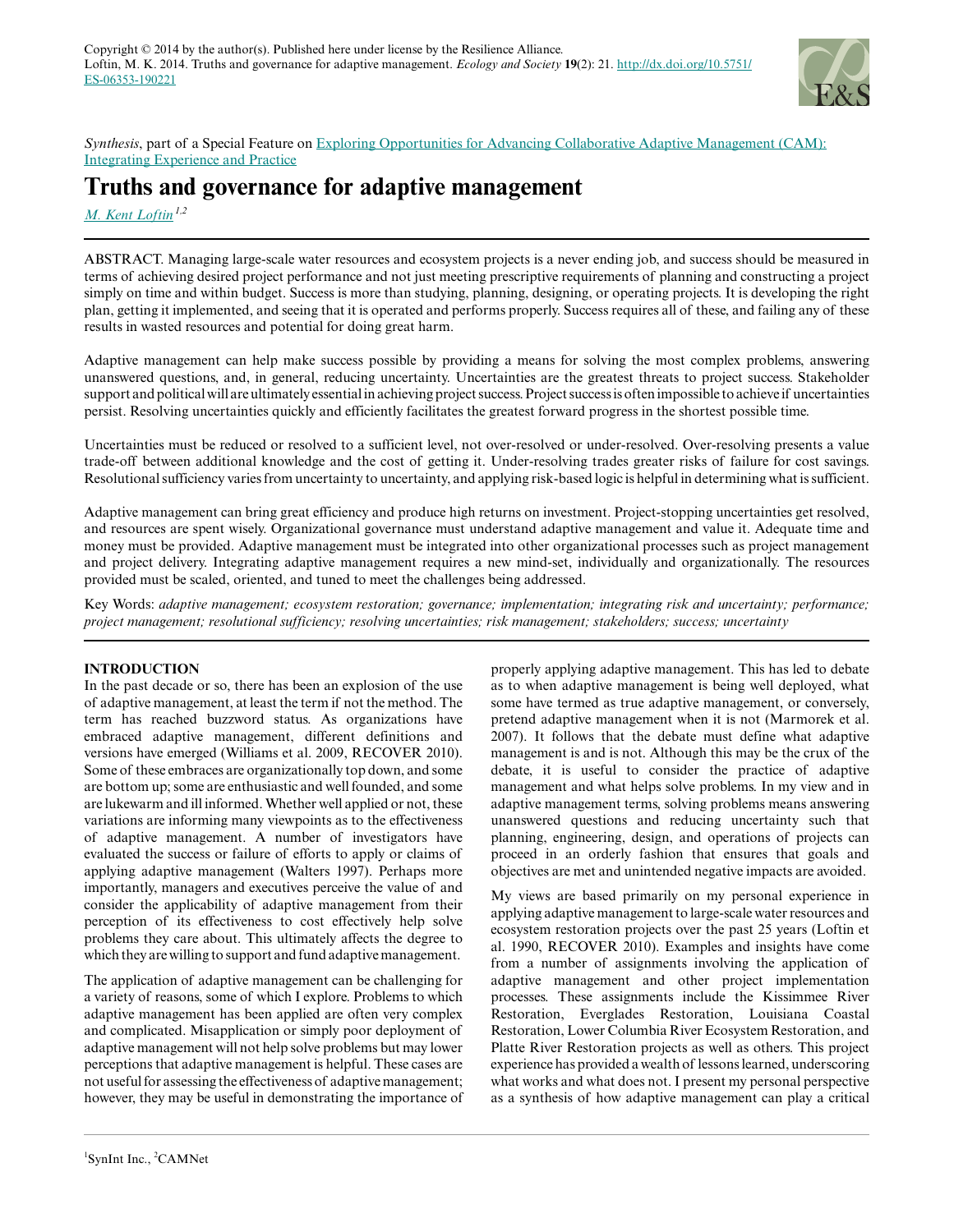role in complicated and complex projects through better integration of adaptive management throughout project processes.

These assignments have allowed me to work closely with scientists, i.e., biologist and ecologists, and come to a keen appreciation of their challenges and methods. As a water resources engineer, I have worked as a hydrologist, modeler, designer, planner, operator, and project manager while employed in government resource agencies and as a private consultant to the government. These different roles have each broadened my perspectives on what works and what does not. Over time, experience has distilled for me that making a difference, in the end, is not about simply studying, planning, designing, or operating projects, but about developing the right plan, getting it implemented, and seeing that it is operated and performs properly. Failing any of these will largely result in wasted resources and potential for doing great harm.

#### **SUCCESS AND FAILURE**

Because large-scale water resources and ecosystem restoration projects are so complex and are often complicated by related factors such as changes in land use, population, societal desires, and so forth, and their performance is driven by climate, hydrology, geomorphology, and other factors, it is important to realize that once humans modify or otherwise attempt to control parts of a complex watershed and ecosystem, the work is never complete and involvement never ends. Therefore, it is imperative that any such project undertaking recognize this and not limit its commitment to a poorly founded plan that provides benefits to some while externalizing impacts to others or produces benefits at one scale only to court disaster at another scale. Likewise, project cost accounting should not be limited to first costs and traditional operation and maintenance costs but should include the commitment to monitor, evaluate, adjust, modify, and make improvements to the project over its life cycle to manage its effects in the watershed and ecosystem. Today, the heirs of dilapidated dams and silt-filled reservoirs wish the builders had been required to account for end-of-life costs and set aside funds to remove the dams and restore the rivers when the benefit stream dried up.

The view of earlier days that a project could be built and then largely ignored except for traditional operations and maintenance implied that project implementers could perfectly predict project effects and that external factors that could affect project performance were static. We have learned through experience and at great cost that this view is faulty, must be abandoned, and should be replaced by a view and understanding that to deliver desired benefits and minimize harmful impacts, continuous review of project performance and management of performance must be integrated along with traditional operations and maintenance.

It is helpful to view success and failure less as discrete outcomes and more as two sides of a continuous spectrum where something is either failing or succeeding, and this status can change over time. Essentially, consider success and failure as the positive and negative zones of a gauge whose indicator needle reports current status. Tracing this status over time will provide a history curve because forecasting future project performance predicts future status. More success and earlier success will produce greater positive area under this curve. Failings will produce negative area.

Together, using whatever units apply, the net cumulative area provides more insight into success and failure. Like the time value of money, the time value of cumulative success and the negative time value of failure represent the returns or debts generated by a project.

Therefore, discovering problems, uncertainties, and unanswered questions quickly and efficiently and addressing and resolving them, with an effective and efficient process, will provide the greatest forward progress in the shortest possible time. This will maximize the time value of success and minimize the negative time value of failure. If applied properly, adaptive management can provide this effective and efficient process to a wide range of problems.

For my purposes, problems are issues or concerns raised by stakeholders. Resolution of problems by project initiatives is measured in terms of success in implementing a new project or effecting a positive change in an existing project. Success of a new project or positive change in an existing project means that actual implementation occurs and results in production of more or the most desired benefits while harmful impacts are reduced or eliminated. This is in contrast to failure, which can be measured in terms of lack of implementing positive change resulting in continued delivery of inferior benefits and harmful impacts.

In my experience, there are always many reasons for failure, but many failures seem attributable to the lack of understanding in the political and/or social sectors and a corresponding lack of will to take decisive actions. When one or more uncertainties are left unresolved, decision makers, stakeholders, and the public may not understanding linkages between action or inaction and the resultant outcomes. Failure to understand these linkages can erode political and/or social will to take action. Unfortunately, there is a common misconception that inaction equals no impact. There are always impacts, positive or negative.

## **RESOLVING UNCERTAINTIES**

Uncertainties are unanswered questions, questions that do not yet have an acceptable answer. In adaptive management, we use the term uncertainty, and this term will be used primarily for the remainder of this discussion. In my experience, uncertainties are the greatest threats to project success. Although stakeholder support and political will are ultimately essential, these are often impossible to achieve if uncertainties persist.

This has led me to a more pragmatic view of uncertainties associated with projects and the resolution of them. Uncertainty, in terms of preventing project success, can be any unanswered question that makes it easy for certain stakeholders to protest that moving forward may cause more harm than benefit. Political will to approve and implement a project withers if there is too much uncertainty. Uncertainty, viewed this way, is not necessarily tied to a single technical discipline. Often, this kind of projectstopping uncertainty can be expressed in more general forms such as the following: "How can stakeholders be assured no calamity will come their way?" "How will it be funded?" "How much will it cost?" "How can we be sure we will not lose a big lawsuit?" Additionally, there can be uncertainty that is clearly focused in a technical discipline and may take the form of two or more competing hypotheses capturing the uncertainty, for example, how plant succession may proceed.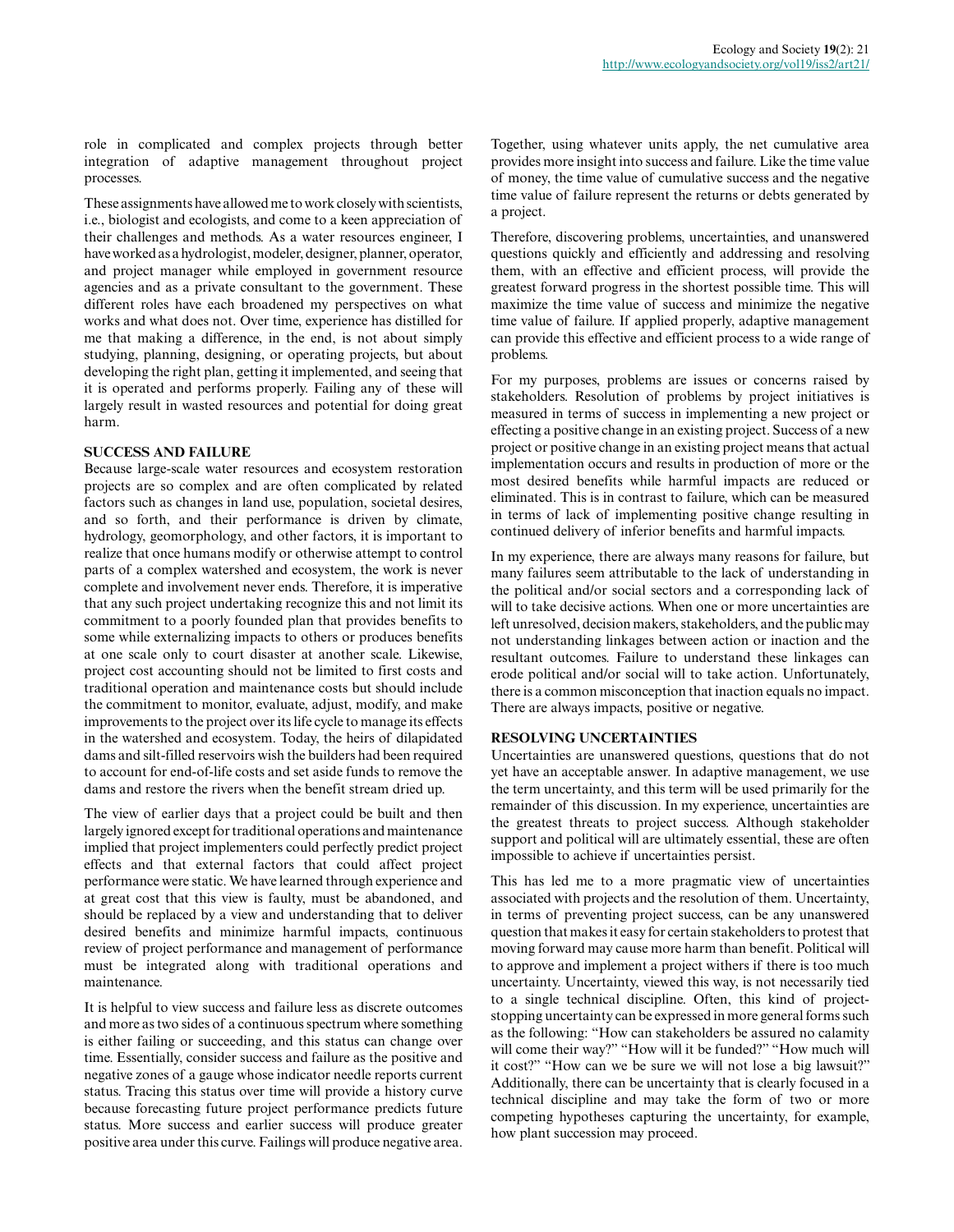If a project is to be successfully implemented, all important uncertainties must be resolved. I use resolved as a relative term to mean appropriate level of resolution. Resolving an uncertainty usually requires acquiring and applying some new knowledge or discovering and applying existing knowledge to close knowledge gaps. This is part of the learning process integral to adaptive management. Perfect or complete knowledge indicates that 100% resolution of an uncertainty has been achieved. This is rarely possible and is usually not warranted. Additionally, there is a trade-off between the value of additional knowledge and the cost of getting it. The sufficient level of resolution may vary from uncertainty to uncertainty; however, much less than 100% will often suffice to reduce or resolve uncertainty to an acceptable level as viewed by the project's stakeholders and decision makers.

How can one determine when sufficient resolution is reached? For uncertainties that lie in scientific and engineering disciplines, statistical methods can be employed to establish confidence limits and otherwise help investigators determine when uncertainty has been resolved sufficiently. These metrics can be used to explain and convince nontechnical stakeholders that an uncertainty has been resolved sufficiently. For uncertainties that lie in less technical areas, a number of less direct measurements or assessments can be employed to determine when sufficient resolution has been reached. These can include results from public meetings, public comments, views expressed at interagency meetings, opinion surveys, interviews, consensus seeking, and decision science tools such as multiple criteria decision analysis, and so forth, applied as necessary and appropriate. For uncertainties that lie in legal or policy areas, a new interpretation, a clarification, or a new or amended law or statue may be the sufficient resolution. Whatever the uncertainty, it is important to determine what will constitute sufficient resolution for the purposes of successful project implementation and operations. Not doing this puts at risk the project's success as well as the expenditure of resources dedicated to that purpose.

## **GOVERNANCE**

To be successful, adaptive management must be applied under and supported by a governance structure that understands adaptive management, values it, and is willing to commit the necessary resources to allow its processes to work. This means adequate time and money as well as integrating it into other project management and project delivery processes that exist within the organization. A few of the critical processes are further discussed subsequently.

#### **Adaptive management and risk management**

When considering the potential of success or failure from a riskbased perspective, risk is defined as the product of the probability of failure and the magnitude, measured by some appropriate metric, of the consequence of that failure if it occurs. This is helpful when establishing what constitutes sufficient resolution of an uncertainty. As mentioned previously, 100% resolution is rarely appropriate even if possible. When either or both the probability of failure or the consequence of failure is low or very low, the needed degree of resolution is also low. Likewise, when the probability and/or consequence is high or very high, the needed degree of resolution is high. In my experience, this riskbased logic is not often applied in adaptive management. Too often, a high degree of resolution is sought as a matter of course,

and this may yield little return on the effort with respect to the buy down of risk. Similarly, when an uncertainty is not identified and therefore not addressed or resolved at all, or is identified but not resolved sufficiently, the risks are not controlled.

In my experience, many versed in risk management are not very knowledgeable about adaptive management. Risk assessments are often viewed more like a detached diagnosis or tag of some sort than a factor in the sufficient resolution of an uncertainty as part of the overall problem-solving effort.

In keeping with the previous discussion of failure, there are two types of risks: the risks that potentially affect the implementation of the project and mostly focus on the implementation processes, and the other risks that potentially affect the performance of an implemented project. From a risk management point of view, both are valid risks. However, I generally see much more focus of risk management applied to the former and less to the latter. I see the application of adaptive management generally more often focused on the latter.

Adaptive management and risk management are powerful tools in guarding against project failures. The risk management approach identifies and assesses risks and may identify ways to mitigate risks; however, it does not often provide integral to its approach innovative problem-solving strategies that can mitigate risks when no apparent mitigation is initially identifiable. Conversely, adaptive management fully integrates processes to reduce risks by resolving uncertainties, discovering and applying appropriate knowledge, and developing new knowledge and feeding this back into the process so that implementation can proceed and performance can be improved.

Adaptive management should integrate the concepts of risk management where they can be used to help establish the sufficient level of resolution of each uncertainty. In my experience, adaptive management is more capable of addressing and solving problems holistically than risk management can, especially when no readymade solutions exist. Risk management efforts can inform adaptive management efforts more than adaptive management efforts can inform risk management efforts. Therefore, it is my belief that risk management should be incorporated under the broader umbrella of adaptive management.

#### **Adaptive management and project management**

Unfortunately, adaptive management is often viewed as unnecessary, too costly, too time consuming, and so forth by some project team members not directly involved in the adaptive management effort and by some managers and stakeholders. The value of properly applied adaptive management should be understood and highly valued by all involved in the project. When applied properly, adaptive management will bring great efficiency and produce high returns to the project. It will help ensure that project-stopping uncertainties are resolved and that by abiding by the sufficient resolution principle, resources will be spent wisely. Together, this will help ensure project success by reducing the risks of inaction and poor performance.

Project management is a well-developed discipline focused on delivering projects or products within predetermined schedules and budgets. Additionally, project managers are tasked with delivering the project or product as required or specified. This can be thought of as the scope in the trilogy of project management: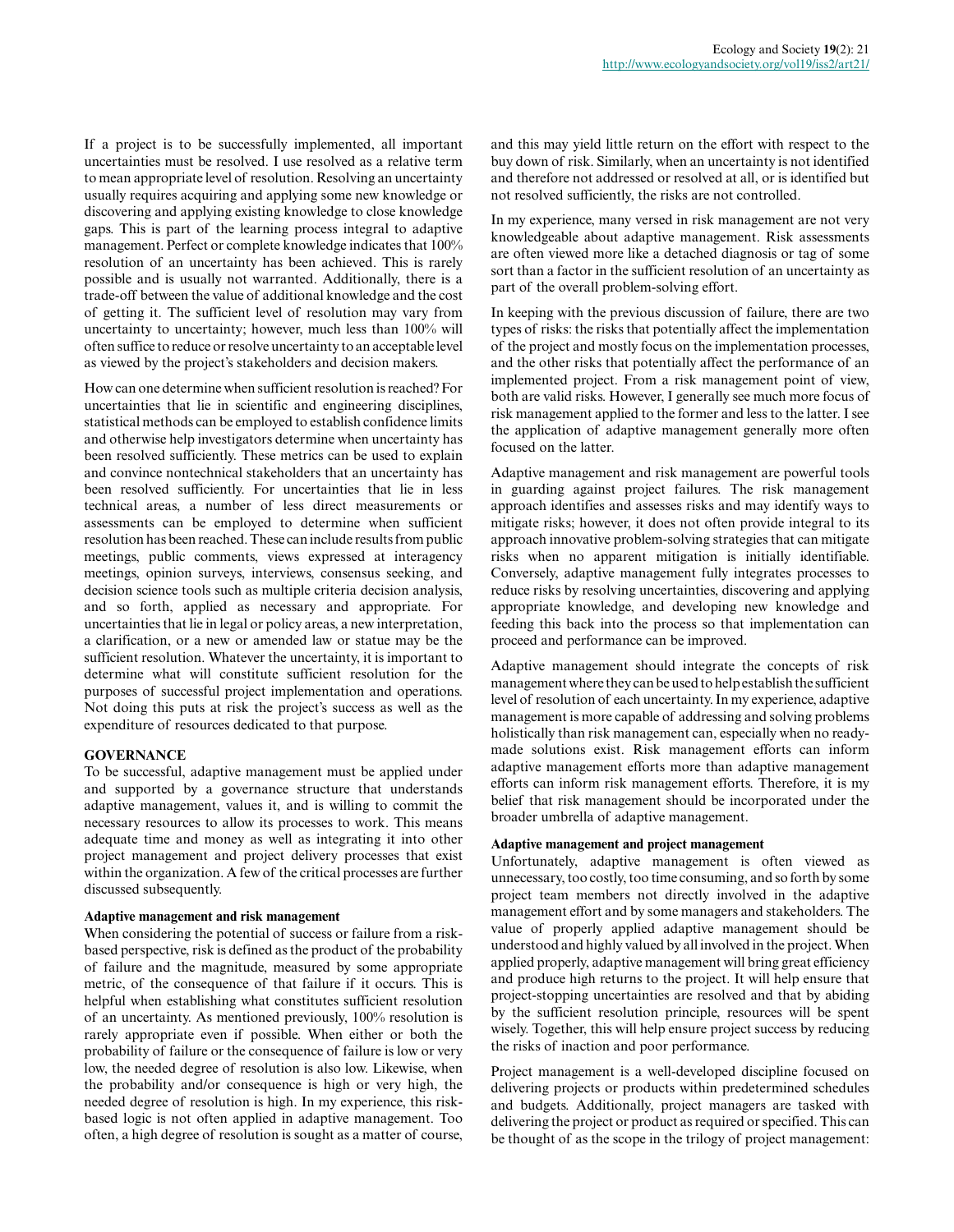schedule, budget, and scope. In the construction of buildings, airplanes, or other complex human-built things, the specifications are normally very explicit, and as long as industry standards, building codes, and so forth are followed, the outcome is predictable with great certainty. In ecosystem restoration, with exception of the constructed or deconstructed components, there are few specifications and industry standards that make outcomes predictable. Therefore, considerable uncertainty can exist as to the design, performance, and success of ecosystem restoration projects. Although this is true, project management practices for ecosystem restoration projects typically apply standard levels of rigor to schedule and budget but simply do not have the information necessary in terms of explicit specifications to control the scope of these projects as they do in other types of projects. This greatly affects project managers' abilities to predictably and consistently deliver ecosystem restoration projects on schedule and within budget that will perform as intended. This is not a fault of project managers or even their organization, but rather the nature and complexity of these projects, underscored by their attendant uncertainties.

Managers and their organizations must ensure that adaptive management becomes an integral part of project management as well as other project delivery disciplines and that the rigor of project management be used to allow adaptive management to help deliver high-quality projects. To accomplish this, project management must treat each uncertainty as a task belonging to the overall project management plan, work breakdown structure, and schedule. Each task or uncertainty will have a work plan, a schedule, and budget. The work plan is the key to resolving the uncertainty. The work plan will describe with appropriate detail a strategy for sufficiently resolving the uncertainty. It will document what is known and not known about the uncertainty and what needs to be done to close the knowledge gap or otherwise resolve the uncertainty. It will also specify who is responsible for, who will lead, and who will perform the necessary actions to achieve the resolution. Additionally, it will contain the schedule and budget for the effort. In essence, the work plan is a scope or statement of work that will direct the effort to resolve the uncertainty. In keeping with good project management practices, frequent status checks should be conducted, progress noted, and course corrections executed as necessary. If there is lack of progress, correcting efforts must be instigated and followed up. As with work in other disciplines, good project management brings accountability to adaptive management efforts. This will strengthen the adaptive management program and earn the respect of those critical of it.

#### **Adaptive management and project life cycle**

Achieving success during the planning and implementation portion of a project as well as during its operational life span is critical. As stated previously, in the past, there has been a tendency to limit commitment after project implementation to traditional operations and maintenance. This means water control operations of spillways, pumps, turbines, and so forth in accordance with an operational plan that was probably developed when the project was designed. Additionally, traditional maintenance means that the constructed features and facilities will be oiled, lubricated, painted, repaired, replaced, and so forth in accordance with some schedule or as needed. Too often, the project's effects are not addressed in any similar, comprehensive,

or meaningful manner. If the project's beneficiaries believe they are not receiving the intended benefits, they may demand review and modifications. If other stakeholders believe they are adversely affected by harmful impacts, they may demand review and modifications.

The shortcomings of the traditional approach are that problems have to grow and impacts have to accumulate to a high enough level that someone takes notice and complains, and then more time has to elapse until someone in authority is convinced to do something about it. During this time, opportunities to fix the problems can evaporate, the problems usually become worse and more difficult to fix, and the impacts accumulate.

Acknowledging this and accepting that no project functions perfectly underscores the value of adaptive management across the project's life cycle, supporting integration of it into the longterm operations and maintenance program. This would provide long-term monitoring of benefits and potentially harmful impacts, like a report card on the project's performance throughout the project's life span. Most business endeavors include such reporting, and most investors and business owners would not consider risking their resources on a business that did not track its performance with the intent to intervene at an early stage if problems emerge. It is amazing that the same sound business sense is not often applied to major water resources projects. There is movement to do this in ecosystem restoration projects, but there is much grumbling about the cost of monitoring.

In addition to the preceding discussion, there are other reasons to apply adaptive management after implementation. Uncertainties that emerge during project planning and development simply cannot be resolved until some or the entire project is implemented and trial operations are conducted. These are like experiments on the entire prototype and cannot meet the controls required by the scientific method. This is the only way to resolve some uncertainties. Even after a period of testing, it is wise to continue monitoring to be receptive of signals or early warnings that things may not be performing as expected.

#### **More on governance**

Any organization that commits to use adaptive management should also consider how it will cause adaptive management to be used. As mentioned in the introduction, the term adaptive management has reached buzzword status. Applying adaptive management is challenging and requires significant organizational commitment. Too often, a few enthusiastic staffers are assigned the responsibilities to "do adaptive management" and then organizationally removed from the mainstream of the organization's work flow or project processes.

As argued previously, adaptive management should be integrated with project management, risk management, and other organizational processes. Additionally, adaptive management should be incorporated across disciplines to bring its powerful problem-solving methods to bear on all uncertainties that put at risk project success.

Some practitioners believe adaptive management is solely for scientific uncertainties and must include rigorous experimentation using the scientific method. I agree that it is for this purpose but add that such a powerful problem-solving method should be used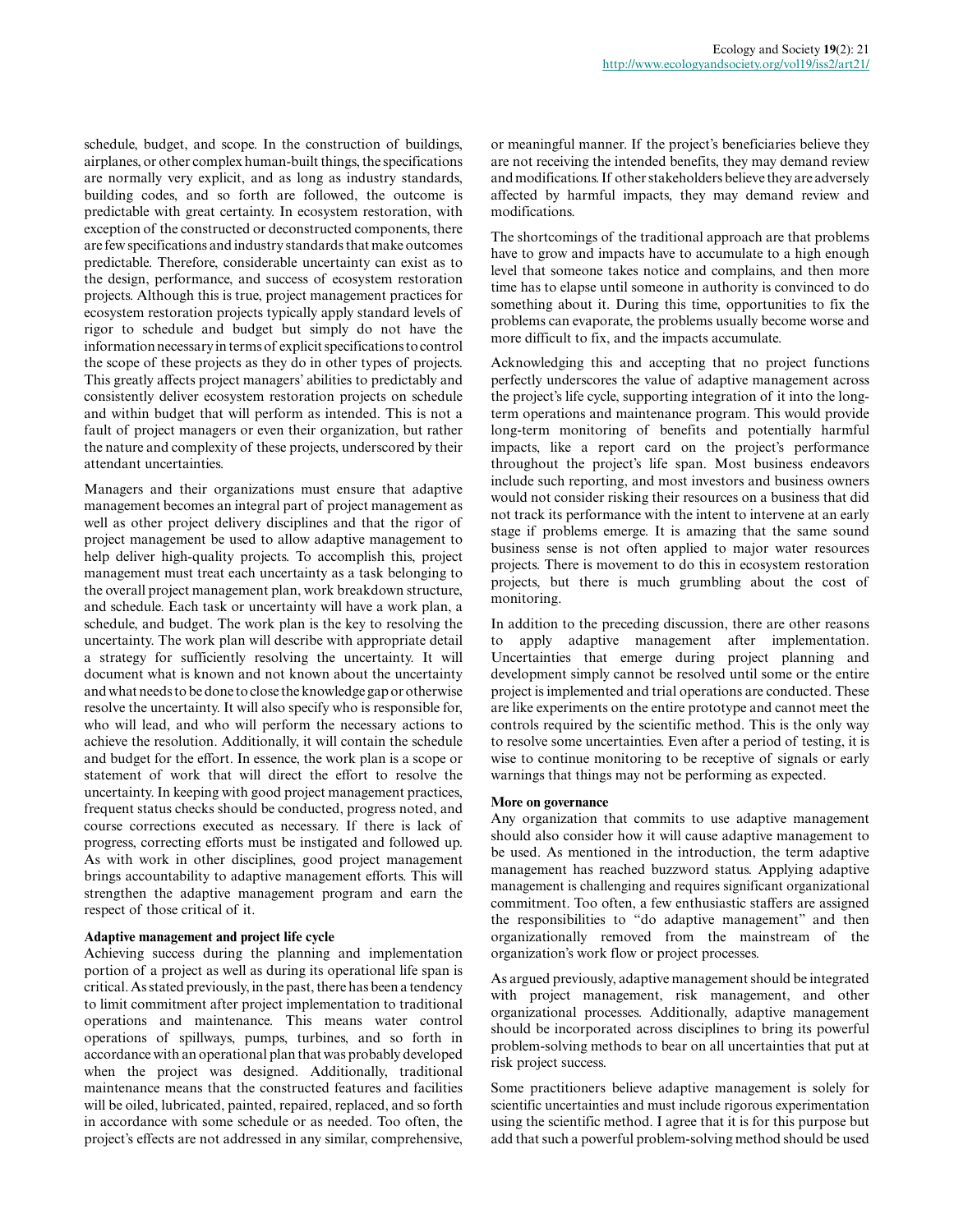wherever it can be effective, especially in multidisciplinary organizations. I believe that the better staffers and managers from all disciplines understand and use adaptive management, the better chance it will be applied successfully in the scientific arena as well as in the other disciplines.

In water resources and ecosystem restoration projects, although scientific uncertainties may be the most apparent or noted uncertainties that can stop or derail a project, most of these projects will require engineered solutions, including constructed components, modification of existing ones, or changes and water control operations. Uncertainties in the design or modification of engineering components can be resolved by adaptive management.

Any discipline represented on project teams may have uncertainties that need to be resolved but cannot be resolved by experimentation. These may include the policy, planning, and legal disciplines (Holling 1978). In these areas, uncertainties often manifest themselves in terms of describing what is possible or not possible, at least based on understandings at that moment. Sometimes the understanding of a policy or legal issue may be viewed as an ironclad constraint; however, something viewed as a constraint can be restated as an uncertainty, which can be resolved to a new understanding. Through a more integrated approach, current understandings of a policy or legal issue may be probed or questioned, leading to new and helpful interpretations of existing policy or law. In other instances, this can lead to changes in policy or law to allow the project to be implemented and succeed. Too often, good technical work ends at a roadblock of policy or law that could have been overcome if the policy or legal issues had received adequate focus earlier in the project. I am an advocate of applying the powerful methods of adaptive management to all uncertainties that put at risk the project's implementation and success. All uncertainties should be processed through rigorous project management as described previously to yield sufficient resolutions in time to facilitate implementation of the project. Management must understand this and be committed to ensuring that governance is in place that will require and support this.

Organizations engaged in developing or operating complex projects face a challenge of integrating members of an interdisciplinary team. Too often, the specialists in one discipline are not well versed in the challenges faced in other disciplines; however, each has their uncertainties that put project success at risk. Applying the adaptive management process across all disciplines helps ensure that it is integrated into risk management and project management and weaves a common thread throughout the project team and forces the team to think collectively about identifying and resolving uncertainties that threaten project success. The toughest problems are often interdisciplinary, and traditional organization by disciplines makes it difficult to solve these problems. The organizations that recognize and support integration of disciplines will be more successful in their project endeavors.

Organizations applying adaptive management must fully engage their stakeholders. Stakeholders are the source for discovering uncertainties and helping the organization understand what constitutes sufficient resolution. For stakeholders to be able to provide maximum value and help the project process rather than

disrupting it, they must be educated in the adaptive management process. They do not need to become experts, but they need to understand why the process proceeds as it does. In my experience, when stakeholders are afforded appropriate training, they support adaptive management. Some may have suspicions that testing, learning, and feedback loops are code for perpetual experimentation, but if explained properly, it has almost universal appeal from small business owners, farmers, fishers, and local officials. They all use some variation of the process in their own occupations. They will become watchdogs to ensure that the process is followed and that resources are not wasted, stopping or curtailing effort when sufficient resolution is reached. Additionally, they will police each other and limit unreasonable assertions that the organization's staff is going too far or hasn't gone far enough. Use stakeholders as a barometer of resolution. Their feedback is one of the best gauges for determining when uncertainty has been reduced sufficiently. After all, if educated stakeholders fully support project efforts, it will be easier to gain the political will necessary to implement the project, and if they do not fully support the project, political will may be elusive.

Organizational governance must include an ethos to look at the full costs of projects and take the longest view of their financial responsibilities. Building a project that does not perform well and produces huge legal costs is certainly not in an organization's longterm interests. Externalizing some of the true costs as harmful impacts to others will eventually be tallied against the project and the organizations responsible for it.

Until recently, adaptive management has grown from mostly bottom-up support and advocacy. More recently, there is topdown support and advocacy. In many cases, these two approaches are not present in the same organization. To move adaptive management from its weak or mixed standing in many organizations to a level where its full potential can be realized, organizational governance must be established that will require and support the full integration of adaptive management in the planning, development, implementation, and operational phases of its project efforts. The commitment of organizations to apply adaptive management and to follow through on decision making must be deeply ingrained in their commitment to their projects, the adaptive management program, and their mission.

## **CONCLUSIONS**

I have shared a number of truths about applying adaptive management. In most instances where I have observed adaptive management being contemplated or applied, the efforts and the organizational commitment do not match the scales of the problems being addressed. It seems that within certain functional areas of the leading organization, the lack of knowledge and experience in applying adaptive management plays a role in how effective its application can be. In my view, applying adaptive management requires an entire shift in mind-set, individually and organizationally, to one that is scaled, oriented, and tuned to meet the challenges being addressed.

The challenges most projects face are not limited to the scientific arena but exist in most disciplines involved in the project undertaking. Other processes such as risk management and project management that are employed in project delivery can benefit from integration of adaptive management, and adaptive management can benefit from integration with them.